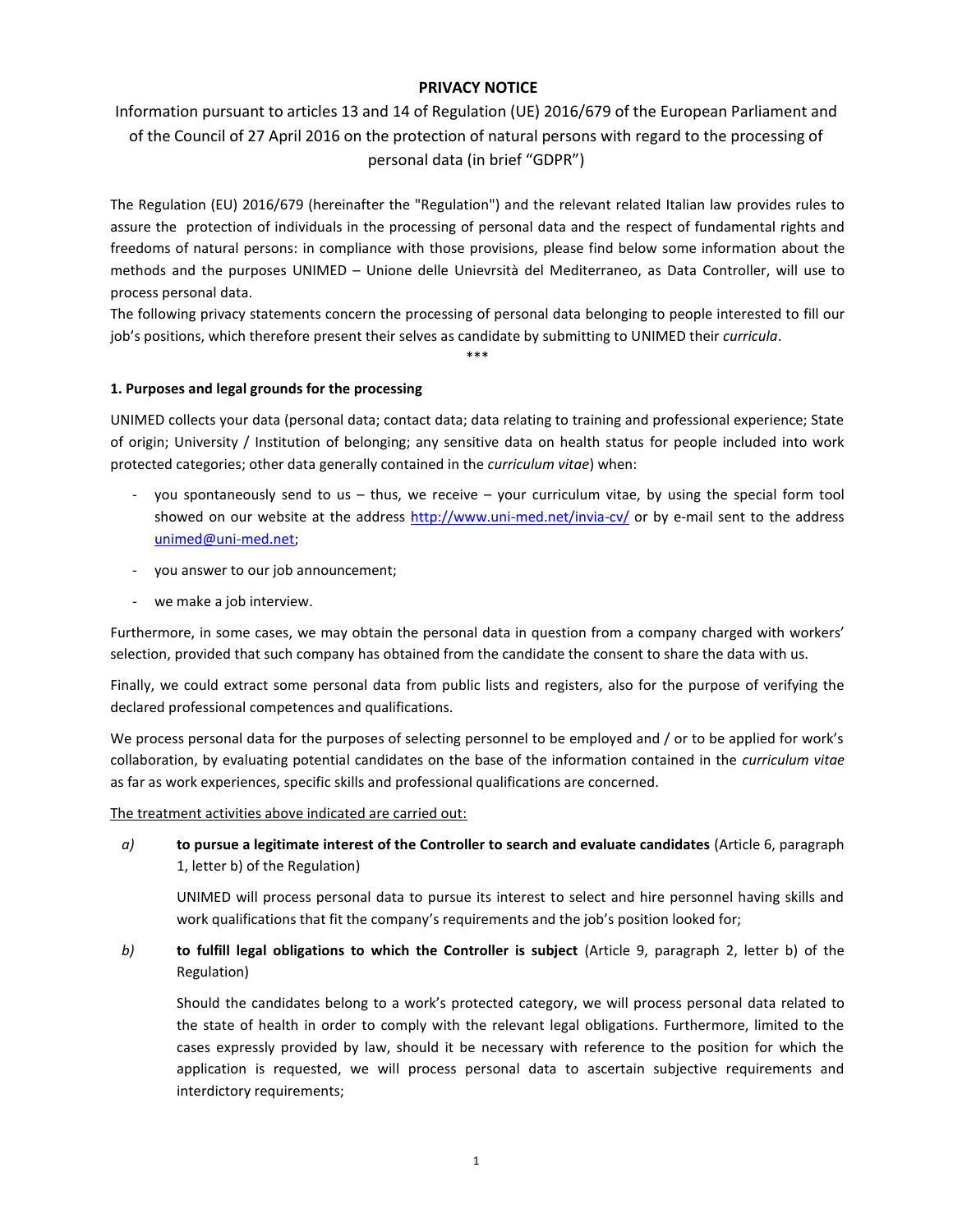*c)* **on the base of the consent provided by the data subject** to the collection, recording, storage and use of its personal data included into the curriculum vitae for the aims pursued by the company, consisting of searching and selecting people to hire among the candidates (Article 6, paragraph 1, letter a of the Regulation). The consent can always be withdrawn later; in any case, the lawfulness of the treatment based on consent before its withdrawal is saved.

#### **2. Modalities of processing and data retention period**

## **Providing personal data is optional; however, the refusal to provide data and / or the lack of consent to their treatment for the given purposes implies the impossibility to consider your presentation as candidate**.

The processing of personal data will be performed through IT instruments, both automated and not automated and through the use of analog instruments (paper management), with the support of equipment and with modalities that guarantee the security and confidentiality of the same data, preventing loss of data, illegal or incorrect uses, and unauthorized accesses.

The data will be kept by UNIMED for maximum 2 years after their collection.

Should your data be submitted to UNIMED to answer to a job announcement during a specific searching contest, such data will be kept until the outcome of the evaluation of the application for this specific position, unless you express consent to the storage of personal data in our archives to eventually consider your profile in future, for other job positions.

In the case of further data retention necessary to formalize the employment relationship, should the selection be successful, the data contained in your *curriculum* will be kept for the period necessary to enter into the employment contract and, hereafter, they will be used and stored for the purpose of the management of the employment relationship itself, for its entire duration.

#### **3. Disclosure and dissemination of personal data**

Personal data are processed by our employees and co-workers who are responsible for personnel selection. Personal data may also be disclosed to specific third parties, for the performance of services requested by UNIMED to carry out its business : for example, external professionals and consultants, companies in charge of web communication, social media management, data management, digital development and advertising; moreover, Universities, Institutions or other subjects, public or private, (also belonging to foreign States, both inside and outside the European Union) we cooperate with for the realization of our projects, for the purpose of carrying out professional activities for which the candidacy is taken into consideration.

Apart from the cases mentioned above, personal data will not be disclosed to third parties outside the European Union and / or in any way transferred or disseminated.

#### **4. Rights of the data subject concerning the processing of personal data (Articles 15-22 and 77 of the Regulation)**

The Regulation grants to the data subjects the exercise of specific rights, including those to obtain from the Controller confirmation of the existence of their personal data and their comunication in an intelligible form; to have knowledge of the origin of the data, of the purposes and the modalities on which the treatment is based and of the policy applied to the processing through electronic tools; to obtain, shall legal requirements be satisfied and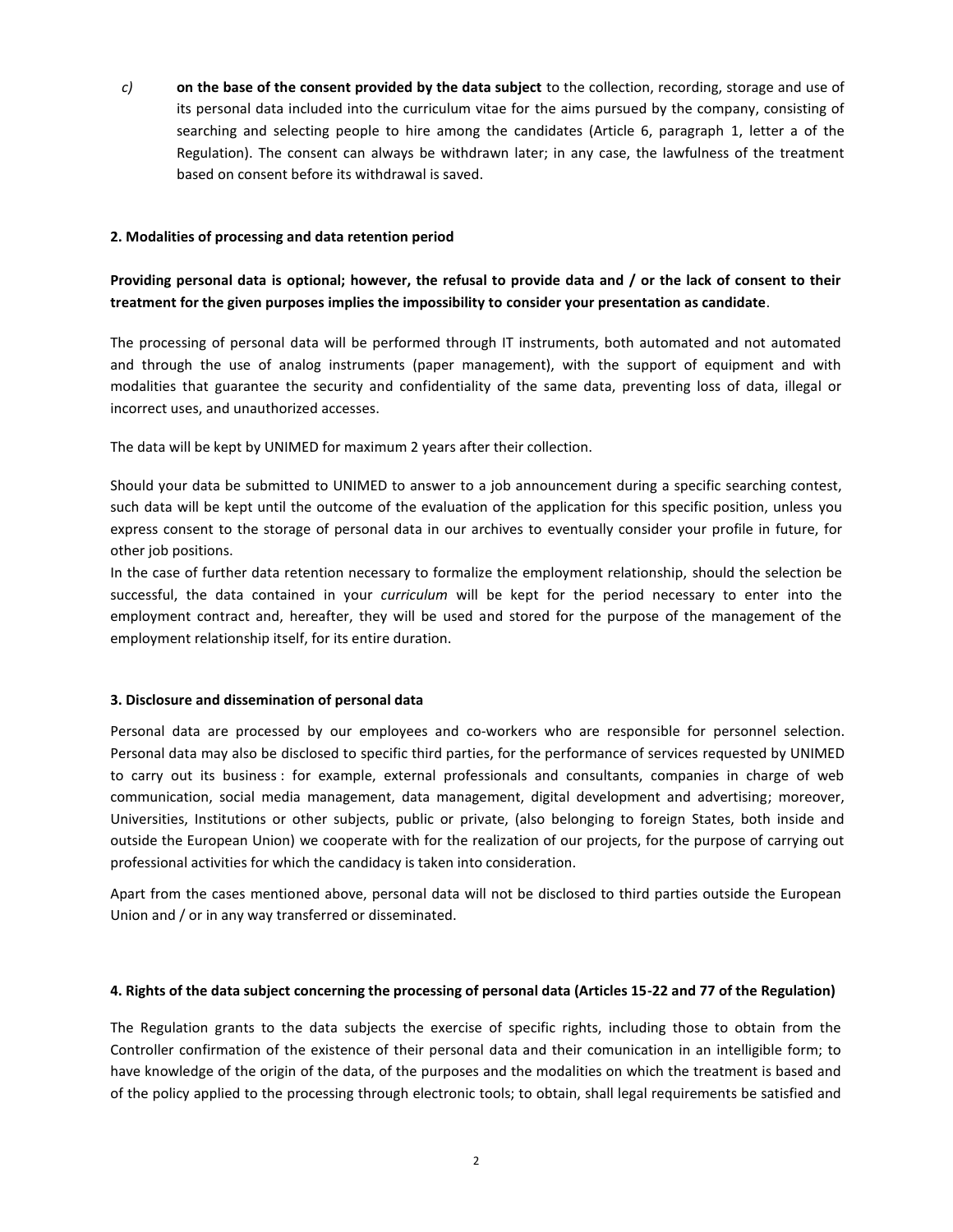according to the procedures established by the Regulation, the cancellation, transformation into anonymous form or blocking of data processed in violation of the law, as well as updating, correction or, being the data subject interested, or the integration of the same; to oppose, for legitimate reasons, to the processing of data, to request the limitation of processing and to exercise, upon the presence of the relevant conditions, the right to the portability of data. You also have the right, if you believe the processing of your data is performed in infringement of the provisions of the Regulation, without prejudice to the right to complain to the competent civil or administrative judicial authorities, to lodge a complaint with the Supervisory Authority for the protection of personal data, within the limits of its jurisdiction.

It is possible to submit requests to exercise the above mentioned rights afforded by the Regulation by sending them to UNIMED – Unione delle Università del Mediterraneo, with registered office in Corso Vittorio Emanuele II, 244 - 00186 ROMA; e-mail: [dpo@uni-med.net](mailto:dpo@uni-med.net) / telephone: 06 68581430 / 68806186.

To enable us to respond quickly, we kindly ask You – thanking You in advance for Your cooperation – to specify Your first and last name, e-mail address. Certain requests (for example concerning exercise of the right to access) must be accompanied by a photocopy of an identity document with Your signature to verify Your identity; it is also necessary to specify the address at which You wish to receive the answer. The answer will be sent within one month of receipt of the request.